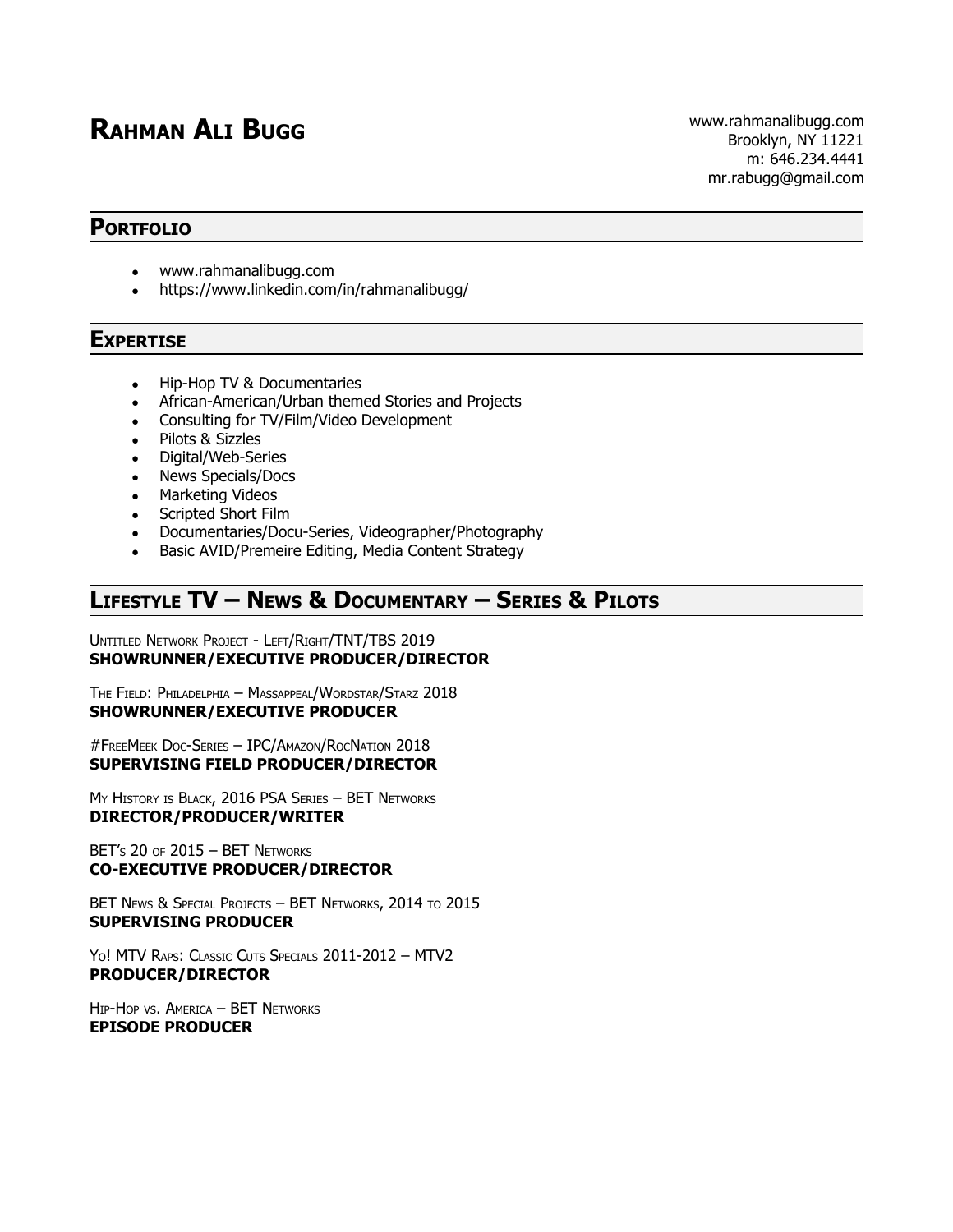## **REALITY TV**

MILLION STEPS TO FREEDOM - OWN/HOT SNAKES MEDIA 2017 **CO-EXECUTIVE PRODUCER**

LIVE PD – A&E NETWORKS/BIG FISH USA 2016 - 2019 **LIVE CONTROL ROOM PRODUCER**

BIG FISH USA 2014 **DEVELOPMENT PRODUCER/DIRECTOR**

SUNSET LANE ENTERTAINMENT, 2015 **DEVELOPMENT PRODUCER**

BEST FUNERAL EVER – PARK SLOPE PRODUCTIONS/TLC 2013 **SUPERVISING FIELD PRODUCER/STORY PRODUCER**

# **SPECIALS & LIVE EVENTS**

THE GREATEST MOMENTS IN BET AWARDS HISTORY, 2019 **CO-EXECUTIVE PRODUCER**

NBA2K\_2019-SEASON/TOURNAMENT 2019, NBA/DEFACTO **SUPERVISING PRODUCER**

BET TEN GREATEST HIP-HOP VIDEOS OF ALL TIME, 2018 **EXECUTIVE PRODUCER**

BET FREESTYLE FRIDAY, DIGITAL/LINEAR SERIES 2018 – BET/VIACOM DIGITAL (ONTV) **CO-EXECUTIVE PRODUCER**

THRASHER KING OF THE ROAD FINALE - VICELAND 2016 **SUPERVISING PRODUCER**

THE WOODIES 10 FOR 2016 – MTV NETWORKS/BLACJAC ENTERTAINMENT GROUP **COORDINATING PRODUCER**

IMPRACTICAL JOKERS LIVE PUNISHMENT – TRUTV/NORTHSOUTH TV 2014 **COORDINATING PRODUCER**

LOVE & HIP-HOP ATLANTA REUNION SPECIAL 2015 – EASTERN TV/VH1 **POST PRODUCER**

YOUTUBE ONSTAGE LIVE FROM KENNEDY CENTER - GOOGLE/SUNSET LANE ENTERTAINMENT 2013 **COORDINATING PRODUCER**

YOUTUBE MUSIC AWARDS 2013 - GOOGLE/SUNSET LANE ENTERTAINMENT **COORDINATING PRODUCER**

2009 SOUL TRAIN AWARDS – CENTRIC/BET NETWORKS **SUPERVISING PRODUCER**